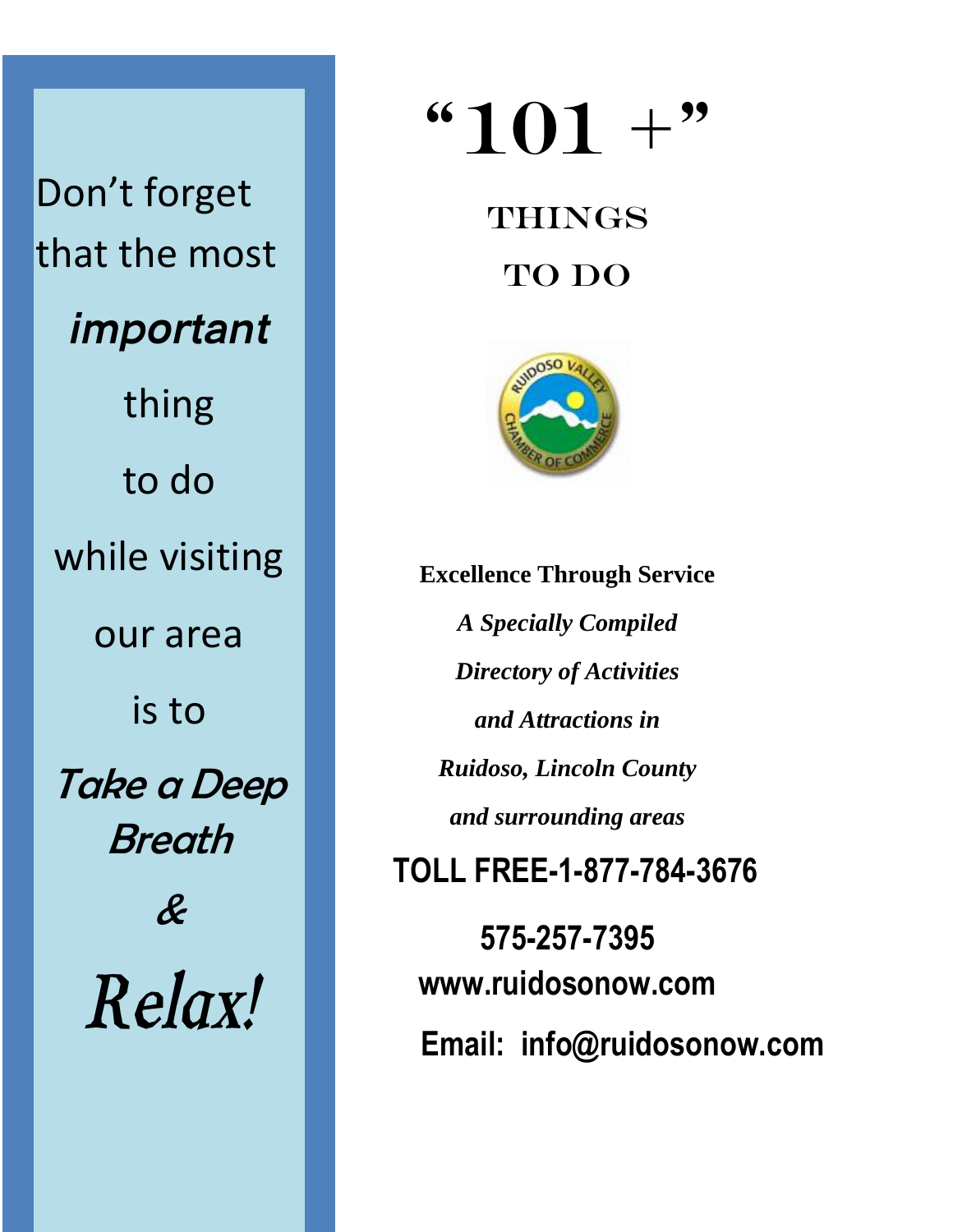- *1.* **ADAPTIVE SKIERS PROGRAM** The Ski Apache's Disabled Skiers' Program or SADSP is designed to teach any person with a disability to ski. For more information call 575-336-4416 in season Thanksgiving to Easter, or *575-336-4061* off season. Attend the Silent Auction fundraiser held annually at the *Inn of the Mountain God*s in late January. Free food, fun, thousands of items to bid on and a great cause! *575.464.3193 [www.skiapachedisabledskierprogram.com](http://www.skiapachedisabledskierprogram.com/)*
- *2.* **ALAMOGORDO, NM -** Offering the **Train Depot** opened Wed through Sunday, Noon to 5 pm. *575.437.2855*, **IMAX Dome Theater,** Amaze yourself with the world's largest format projection system and wraparound motion picture that's out of this world. With several great movies to choose from you may want to spend the day here. *877.333.6589*. **NM Museum of Space History** and **International Space Hall of Fame** houses artifacts and other exhibits of man's conquest of space furnished by 28 countries. New exhibits displayed monthly. Opened daily from 9am to 5pm. Closed Thanksgiving and Christmas. *575.437.2840*. **Alameda Park and Zoo** was established in 1898 and is now home to 90 species, nearly 300 animals. Open every day except Christmas and New Year's Day 9am to 5pm*. 575.439.4290*. Travel distance from Ruidoso is 45 miles. *800.826.0294.* A few more miles down the road is the sprawling white dunes of **White Sands National Monument**. Travel distance from Alamogordo is 12 miles. *575.479.6124*
- *3.* **ANNUAL FIESTA DE HONDO -** This cultural event features over 100 students performing traditional Hispanic dances in traditional attire. An enchilada dinner is served before the dance performance. Fun and educational for the entire family. *575.653.4414 [www.hondoschools.org](http://www.hondoschools.org/)*
- *4.* **ANNUAL FISHING DAY -** Bring your fishing poles and sunscreen for a fun day of free fishing for boy and girls ages 12 and under at Grindstone Lake. For dates contact Parks and Recreation at *575.257.5030 [www.ruidoso-nm.gov](http://www.ruidoso-nm.gov/)*
- *5.* **ART GALLERIES -** Local galleries feature many original works. Contact The Ruidoso Regional Council for the Arts for more information. *575.257.7272 [www.lincolncountyart.com](http://www.lincolncountyart.com/)*
- *6.* **ARTIST TOURS -** The Ruidoso area is a thriving art community with many galleries displaying a variety of mediums. Some of our organized Art Tours include: **High Mesa Artists Tour**, 1st weekend in April – Artists of White Oaks, 4<sup>th</sup> weekend in April – Art After Hours Summer **Gallery Walk**, every 2<sup>nd</sup> Friday, June through September – Art Loop Tour, 2<sup>nd</sup> weekend in July – **Alto Artist Studio Tour**, last weekend in August*. 575.257.7272 or [www.ruidosoarts.org](http://www.ruidosoarts.org/)*
- *7.* **ASPENCASH MOTORCYCLE RALLY -** The first motorcycle event of the year held on the third full weekend of May at the Ruidoso Convention Center. *800.452.8045 [www.motorcyclerally.com](http://www.motorcyclerally.com/)*
- *8.* **ASPENFEST -** Held annually on the first full weekend in October. *877.784.3676 [www.ruidosonow.com](http://www.ruidosonow.com/)*
- *9.* **BILLY THE KID CASINO -** Located next door to the Ruidoso Downs Race Track and open yearround. *575.378.4431 [www.btkcasino.com](http://www.btkcasino.com/)*
- *10.* **BILLY THE KID NATIONAL SCENIC BYWAY CENTER -** Many of the area's attractions are found along this National Scenic Byway. *575.378.5318 [www.billybyway.com](http://www.billybyway.com/)*
- *11.* **BILLY THE KID TRAIL RIDE -** This is a "Wild at Heart" adventure with elements of endurance for both horse and rider. Billy the Kid's Last Ride is limited to 30 riders, so inquire soon! Visit *[www.billythekidtrailrides.com](http://www.billythekidtrailrides.com/)* for more rides and information.
- *12.* **BIRDING -** You can contact the Lincoln County Bird Club by emailing *[info@ruidosobirding.com](mailto:info@ruidosobirding.com)* or visit their web site at *[www.ruidosobirding.com](http://www.ruidosobirding.com/)*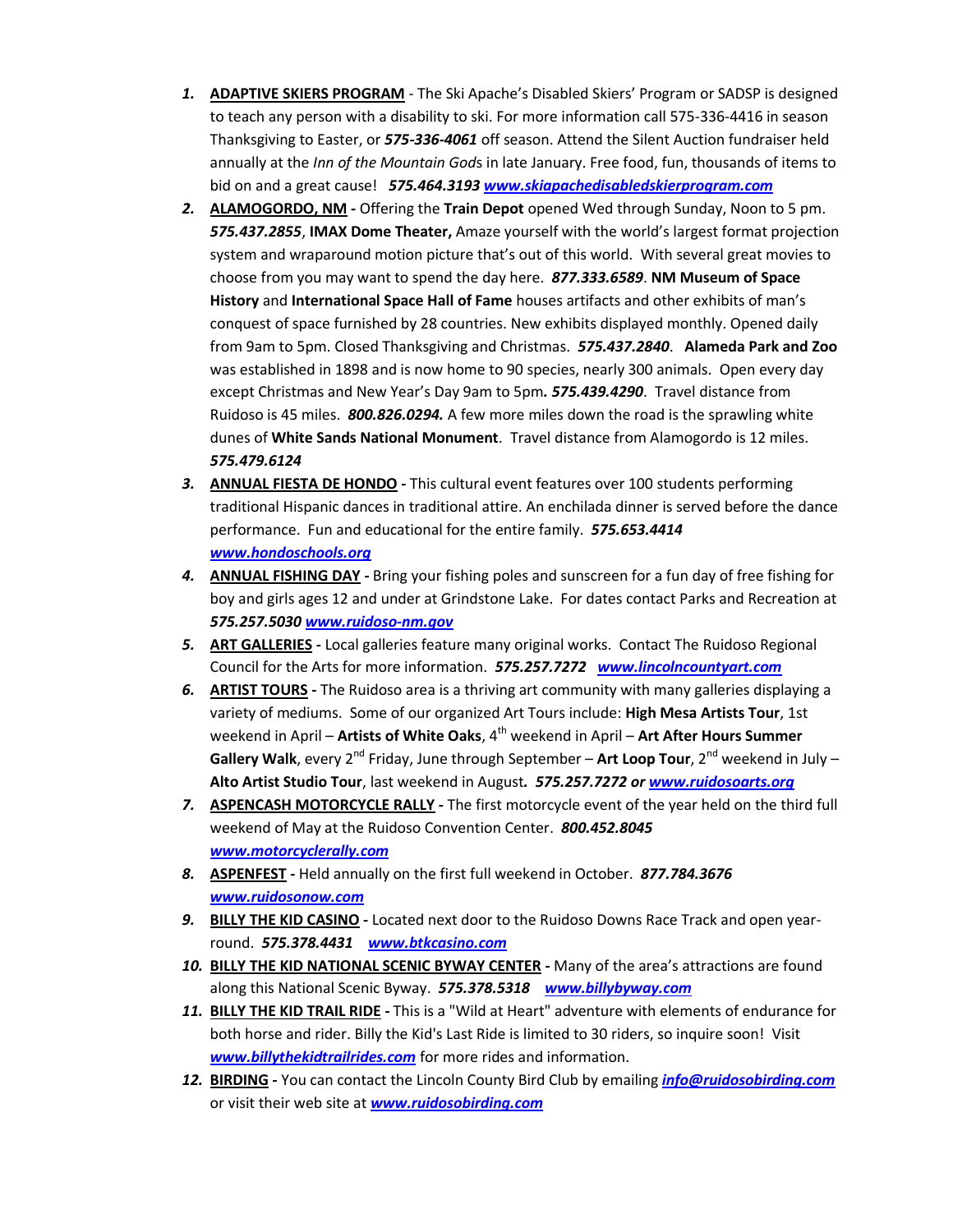- **13. BONITO LAKE** The most scenic lake in the Ruidoso area, opens seasonally from April 1<sup>st</sup> through November 30<sup>th</sup>. Eight miles north of Ruidoso off Hwy 37. **575.257.7395**
- *14.* **BOWLING -** The Ruidoso Bowling Center located behind Farley's on Mechem Drive is open Mon. through Fri. 1pm until closing and Sat. and Sun. open 11am until closing. *575.258.3557*
- *15.* **BUTTERFLY RELEASE -** This annual fundraiser event for Ruidoso Home Care & Hospice Foundation, a non-profit organization that assists Lincoln County residents. Reserve yours early. *575.258.0028*
- *16.* **CAMPING -** Over 700,000 acres of forest for outdoor recreation, featuring a number of developed and dispersed campsites*. 575.257.4095 [www.fs.fed.us/r3/lincoln](http://www.fs.fed.us/r3/lincoln)*
- *17.* **CARLSBAD CAVERNS NATIONAL PARK -** For current hours and information contact the park at *575.785.2232 [www.nps.gov/cave](http://www.nps.gov/cave)*
- *18.* **CARRIZOZO ARTS DISTRICT -** The galleries on Twelfth Street offer fine art and craft classes and workshops throughout the year, *www.gallery408.com 575.648.2598 [www.carrizozoartandandantiques.com](http://www.carrizozoartandandantiques.com/)*
- 19. **CARRIZOZO HERITAGE MUSEUM** Located at 103 12<sup>th</sup> street in Carrizozo, NM. It is opened Wednesday through Saturday from 10 am to 2 pm. Admission is free*. 575.354.0341*
- *20.* **CASINO APACHE -** This luxury travel center features complete casino gaming, 24 hour diner, and smoke, convenience and fuel stop. Just west of Ruidoso on HWY 70. *575.464.7777 [www.innofthemountaingods.com](http://www.innofthemountaingods.com/)*
- *21.* **CHILDREN'S ACTIVITIES -** Ruidoso offers tons of fun and activities for kids of all ages. Try miniature golf, water tubing, go-karts and human maze at Funtrackers, Kid's Konnection playground, Kid's Corral pony ride, swimming pool, disc golf, snow tubing at Winter Park, Smokey Bear Museum and Historical Park and more. *877.784.3676 [www.ruidosonow.com](http://www.ruidosonow.com/)*
- *22.* **CHILI COOKOFF -** Annual New Mexico State Open Chili Cook-Off is held on the first Saturday in October and is part of *Aspenfest* weekend followed by the Ruidoso Chili Society Pod Chili Cook-Off on Sunday. Rick Thomas (Chili cookoff) *575.336.8399*
- *23.* **CHRISTMAS IN JULY BAZAAR -** Held annually at the Episcopal Church on Mescalero Trail. Benefits go to **HEAL** and the Lincoln County Food Bank and other Southeastern Charities. *575.257.4156*
- *24.* **CHRISTMAS JUBILEE -** The second full weekend The Ruidoso Christmas Jubilee is a shopping extravaganza with over 80 merchants, storytelling and photos with Santa and plenty of holiday cheer at the Ruidoso Convention Center*. 575.336.1577 [www.christmasjubilee.net](http://www.christmasjubilee.net/)*
- *25.* **CHUCK WAGON -** Lincoln County Cowboy Symposium is home to the world's richest chuck wagon cook-off. The 2nd full weekend in Oct. *575.378.7262 [www.cowboysymopsium.org](http://www.cowboysymopsium.org/)*
- *26.* **CLOUDCROFT, NM -** This mountain village sits at 9,000 feet and offers shopping and winter activities. Just 42 miles from Ruidoso. *575.682.273[3 www.cloudcroft.net](http://www.cloudcroft.net/)*
- *27.* **SUNSPOT NATIONAL OBSERVATORY** located south of Cloudcroft is open to the public between dawn and dusk and offers various tours. *http//nsosp.nso.edu/*
- *28.* **CONCERTS -** Enjoy all the big name headliners year around with concerts at Spencer Theater @ *[www.spencertheater.com](http://www.spencertheater.com/)*, Ruidoso Downs Race Track and Casino @ *[www.raceruidoso.com](http://www.raceruidoso.com/)*, and Inn of the Mountain Gods @ *[www.innofthemountaingods.com.](http://www.innofthemountaingods.com/)*
- *29.* **CREE MEADOWS GOLF COURSE -** For 70 years, Cree Meadows has welcomed golfers from far and wide. Cree Meadows has long been known as the location for golfing the whole family can enjoy*. 575.257.581[5 www.playcreemeadows.com](http://www.playcreemeadows.com/)*
- *30.* **DISC GOLF COURSE -** The Grindstone disc course is one of the country's best. For more information contact Parks and Recreation at *575.257.5030 [www.ruidoso-nm/gov](http://www.ruidoso-nm/gov)*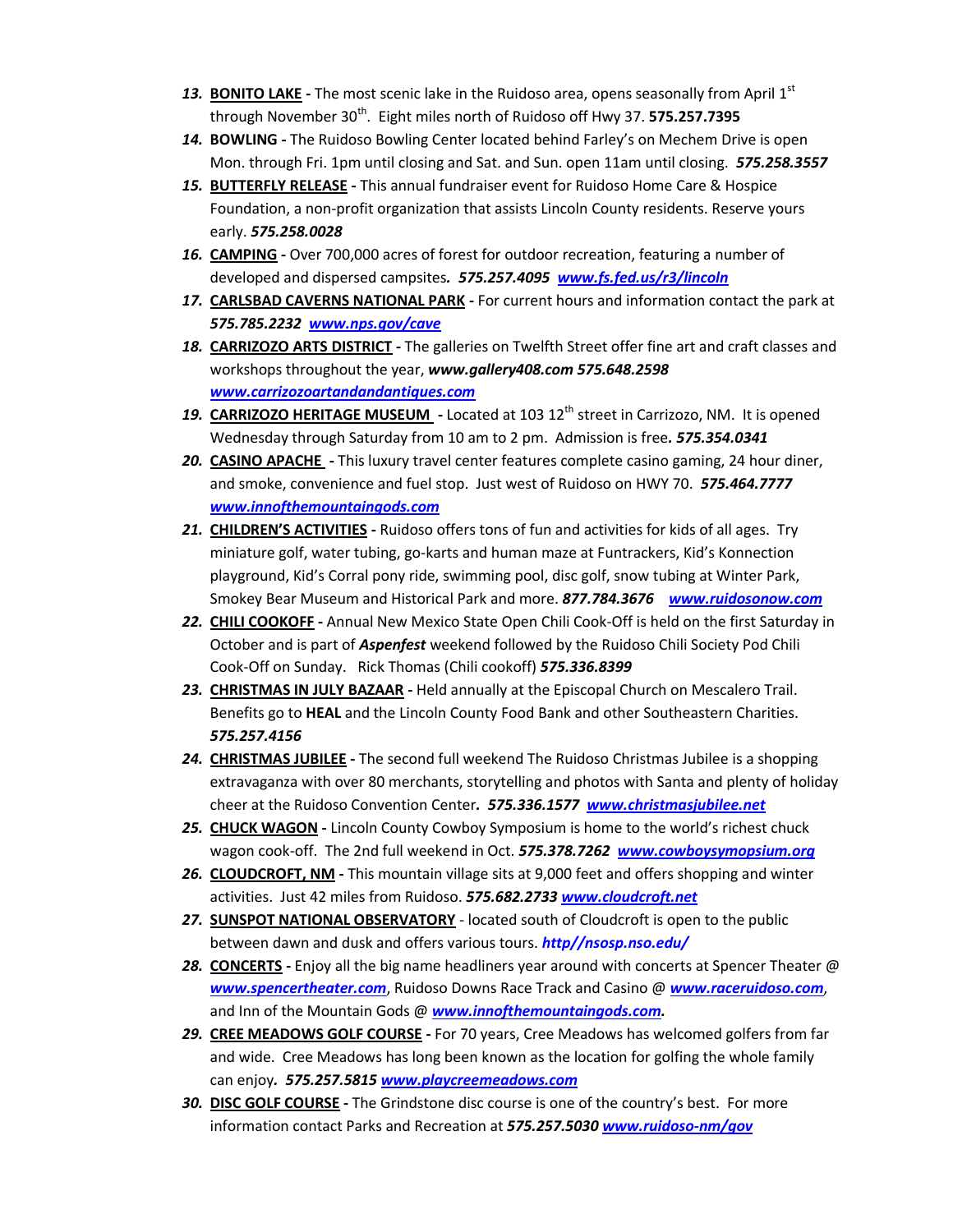- *31.* **DOG PARK** The Dog Park is located next to the Sierra Blanca Trail (The Links) off Hull Road behind the White Mountain Sports Complex and White Mountain Schools. Parks and Recreation **575.257.5030** *[www.ruidoso-nm.gov](http://www.ruidoso-nm.gov/)*
- *32.* **FESTIVAL OF LIGHTS AND PARADE OF LIGHTS -** Ruidoso's Festival of Lights is a winter season event that starts in late November and lasts through December. The Parade of Lights, held on a Saturday in December, is one of the largest electric light parades in the Southwest. The season also includes spectacular village lighting, skiing, shopping, tree lighting, and art shows. *888.715.4448 [www.ruidosonow.com/fol](http://www.ruidosonow.com/fol)*
- *33.* **FIREWORKS -** There are no fireworks allowed in the Lincoln National Forest, however, you can watch a spectacular fireworks show at The Inn of the Mountain Gods Resort and Casino. Call the Ruidoso Visitor Center at *575.257.7395* for times and dates.
- *34.* **FISHING -** Bonito Lake, Grindstone Lake, Lake Mescalero, Eagle Lake and Rio Ruidoso provide anglers with great trout fishing and beautiful mountain scenery. Daily licenses available. *877.784.3676*
- *35.* **FLYING J RANCH CHUCKWAGON** *-* For a true "Western" experience join the Flying J Wranglers for a chuck wagon style BBQ dinner. *575.336.4330 888.485.3595 [wwwflyingjranch.com](http://www.jlyingjranch.com/)*
- *36.* **FORT STANTON LIVE! -** The first week in August brings a celebration of the Fort and its colorful history. For more information go to *[www.fortstanton.com](http://www.fortstanton.com/)*
- *37.* **FORT STANTON STATE MONUMENT -** Established in 1855, Fort Stanton is a unique site of unprecedented historical significance*.* Call for hours. *575.354.0341 [www.fortstanton.com](http://www.fortstanton.com/)*
- *38.* **FUNTRACKERS -** Go-carts, bumper-boats, arcade, and miniature golf. Located next to Pizza Hut on Sudderth Drive. Open daily from 10am to 10pm Memorial Day through Labor Day. *575.257.3275* For winter hours go *to [www.funtrackers-ruidoso.net/](http://www.funtrackers-ruidoso.net/)*
- *39.* **GOLDEN ASPEN MOTORCYCLE RALLY -** The largest of Ruidoso rallies, this rally is held on the third full weekend in September. *800.452.8045 [www.motorcyclerally.com](http://www.motorcyclerally.com/)*
- *40.* **GOLF -** Three public and two private golf courses in the area*. The Links at Sierra Blanca* 575.258.5330 *[www.thelinksatsierrablanca.com.](http://www.thelinksatsierrablanca.com/) Cree Meadows Golf Course* 575.257.5815 *[www.playcreemeadows.com.](http://www.playcreemeadows.com/) Inn of the Mountain Gods Resort and Casino* 575-464.7941 *[www.innofthemountaingods.com](http://www.innofthemountaingods.com/)*
- *41.* **GRINDSTONE LAKE -** Open year-round for non-motorized boating and fishing, the lake is just minutes from midtown Ruidoso and regularly stocked with trout. *575.257.5030 [www.ruidoso](http://www.ruidoso-nm.gov/parksandrecreation)[nm.gov/parksandrecreation.](http://www.ruidoso-nm.gov/parksandrecreation)*
- *42.* **GUN SHOWS** -The All American Gun and Western Collectible Show is just what the name implies. 180 tables of everything that relates to guns as well as hunting equipment, knives, cowboy gear, saddles, blankets, spurs, western relics, Indian artifacts, jewelry, coins and more. *575.257.6171 [www.trekwest.com/gunshow](http://www.trekwest.com/gunshow)*
- *43.* **HIKING -** The Lincoln National Forest has a developed and maintained trail system with over 50 miles of trails within the wilderness. *575.257.4095 [www.fs.fed.us/r3/lincoln](http://www.fs.fed.us/r3/lincoln)*
- *44.* **HISTORIC LINCOLN STATE MONUMENT -** Located 30 miles northeast of Ruidoso on US HWY 380 with six museums operated by the Lincoln State Monument and see numerous other historic buildings; *575.653.4372 [www.museumsoflincoln.com](http://www.museumsoflincoln.com/)*
- *45.* **HORSEBACK RIDING -** Ruidoso provides the perfect setting for a day out on the trails, ideal for both the novice and expert riders. **Cowboy's Riding Stables:** *575.378.8217***. Elite Outfitters:**  *575.354.1299***. Grindstone Stables:** *575.257.2241***. Inn of the Mountain Gods:** *575.464.7424***. Runnels Bonito Riding Stables***: 575.354.2778***.**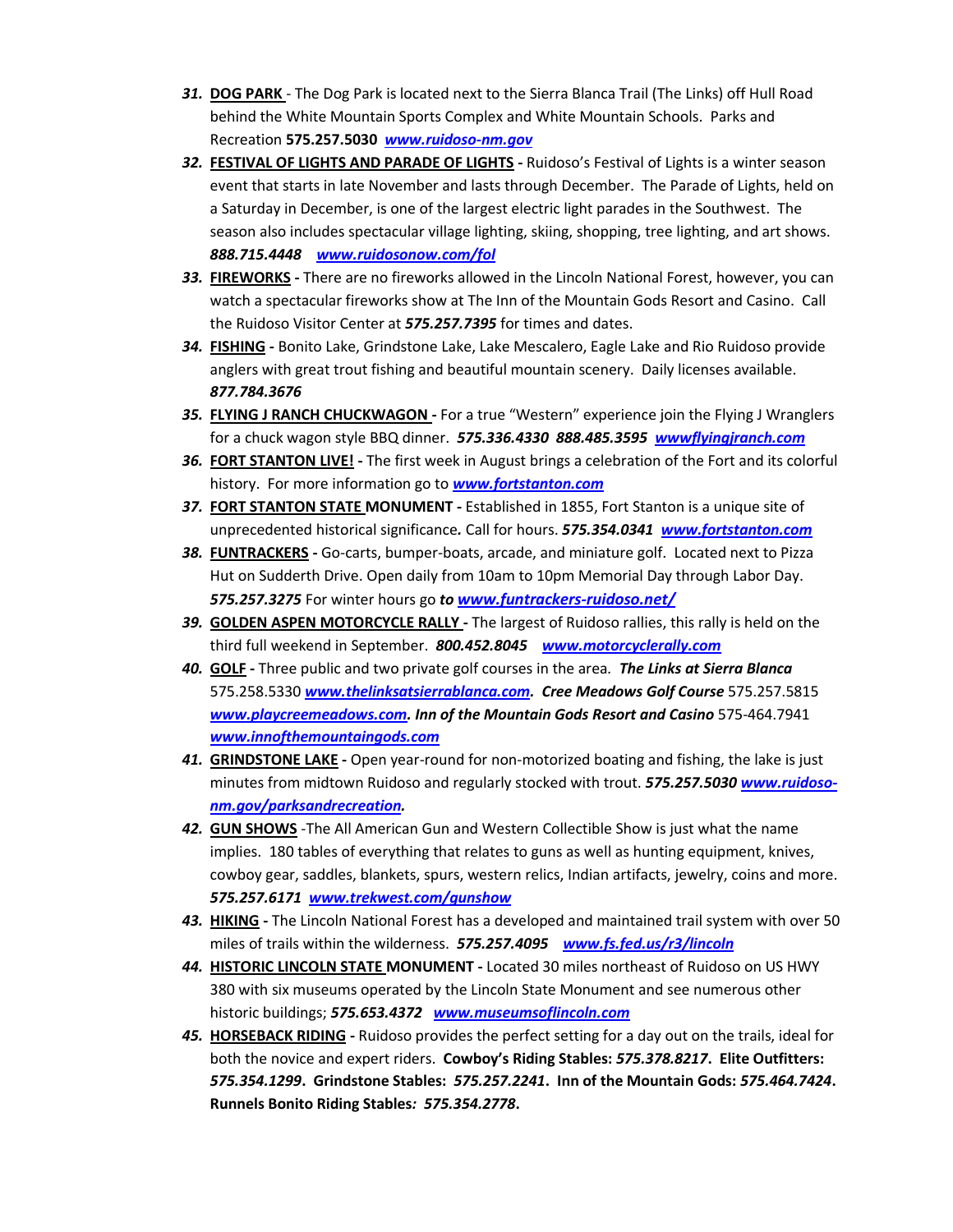- *46.* **HUBBARD MUSEUM OF THE AMERICAN WEST -** The Hubbard Museum of the American West, this first-class museum features a history of the American West with emphasis on the local and regional arts, history and culture. *575.378.4142 [www.hubbardmuseum.org](http://www.hubbardmuseum.org/)*
- *47.* **INN OF THE MOUNTAIN GODS RESORT, CASINO AND GOLF -** This 4-diamond resort features a championship golf course that winds around a lake, a casino with a 38,000 square foot gaming space with live table games and luxurious accommodations and dining. *575.464.7777 [www.innofthemountaingods.com](http://www.innofthemountaingods.com/)*
- *48.* **JULY 4TH ACTIVITIES -** What would Independence Day be without a rodeo and fireworks? Parades and rodeos can be found in both Mescalero and Capitan. Then, catch a fireworks display at the Inn of the Mountain Gods Resort and Casino or in Carrizozo. *877.784.3676*
- *49.* **LABYRINTH -** Take a meditative walk through the labyrinth or enjoy many of the other healing, relaxing and renewing practices offered at High Mesa Healing in Alto, NM. *575.336.7777 [www.highmesahealing.com](http://www.highmesahealing.com/)*
- *50.* **LAST ESCAPE OF BILLY THE KID PAGEANT -** A Folk Pageant centering around the life of Billy the Kid. This is unique and living Folk Art! *575.653.4025 [www.billythekidpageant.org](http://www.billythekidpageant.org/)*
- *51.* **LINCOLN COUNTY COWBOY SYMPOSIUM -** The second full weekend in Oct. Ruidoso Downs plays host to the nation's finest cowboy poets, musicians, and craftsmen for three days of events, competitions and workshops. *575.378.7262*
- *52.* **LUMINARIES -** The villages of Tularosa and Lincoln, NM both line the streets and buildings of the entire town. A must see on Christmas Eve. *575.257.7395 [www.ruidosonow.com](http://www.ruidosonow.com/)*
- *53.* **MCGARY BRONZE STUDIO -** Dave McGary is becoming a living legend among contemporary artists of the American West. *800.499.3031 [www.davemcgary.com](http://www.davemcgary.com/)*
- *54.* **MESCALERO APACHE CEREMONIAL AND RODEO -** Celebrating the "Coming of Age" ceremony for girls who have reached puberty the big tribal celebration takes place each year and offers a parade, rodeo and daily and nightly traditional dancing along with the Coming of Age ceremony. This event is open to the public*. Cultural Museum: 575.464.9254 [www.mescaleroapache.com](http://www.mescaleroapache.com/) Tribal Office: 575.464.4494*
- *55.* **MIDTOWN SHOPPING -** Ruidoso offers a wide variety of boutique shops that should be part of any trip to the Village. **575.257.7395**
- *56.* **MILITARY APPRECIATION WEEKEND -** A tribute to the U.S. Armed Forces. Ruidoso is pleased to support and honor our troops. Featuring two days of demonstrations, displays, receptions and a fly – over of our nation's newest fighter jets. Call for dates. *575.336.2828 [www.ruidosomaw.org](http://www.ruidosomaw.org/)*
- *57.* **MONJEAU FIRE LOOKOUT TOWER -** Located on Forest Rd 117 off Ski Run Rd NM 532 and built in the 1940's by the Civilian Conservation Corps. *575.257.4095*
- *58.* **MOUNTAIN ANNIE'S DINNER THEATER -** Beautiful Mountain Annie's, located in the heart of Ruidoso, is home to a variety of shows, comedy, music and all kinds of family entertainment. *575.257.7982 [www.mountainannies.com](http://www.mountainannies.com/)*
- *59.* **MOUNTAIN BIKING -** Explore the land of Billy the Kid and Geronimo with over 100 miles of trails in the pure mountain air of the Sacramento Mountains with elevations of 7000 to 9000 feet with all terrains to test your skills. *575.257.4905 [www.ruidosooutdooradventures.com](http://www.ruidosooutdooradventures.com/)*
- *60.* **MOUNTAIN HIGH FLY-IN AND CAR SHOW -** An October event taking place at the Sierra Blanca Regional Airport. *575.336.8111 [www.ruidoso.net/flyin](http://www.ruidoso.net/flyin)*
- *61.* **MOUNTAIN LIVING HOME AND GARDEN SHOW -** Held annually in March at the Ruidoso Convention Center*. 575.653.4882 [www.nmmtnliving.com](http://www.nmmtnliving.com/)*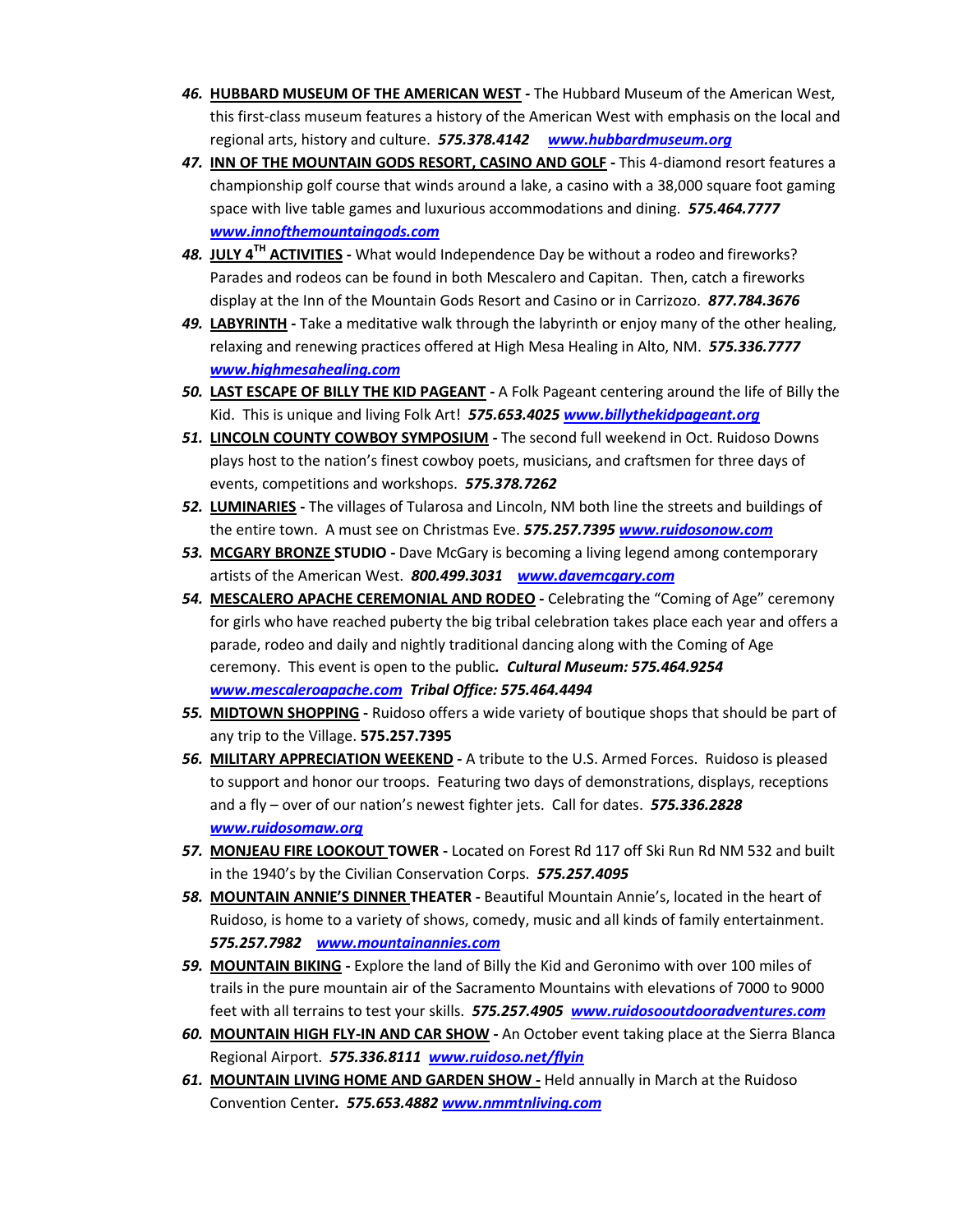- *62.* **MOUNTAIN OF BLUES FESTIVAL -** The annual summertime outdoor blues festival is held in the heart of Ruidoso's beautiful Midtown on the first Saturday in June. *575.257.9533 [www.ruidosobluesfest.com](http://www.ruidosobluesfest.com/)*
- *63.* **NATIVE AMERICAN CULTURE -** Visit the Mescalero Cultural Museum in Mescalero, NM. *575.464.9254 [www.mescaleroapache.com](http://www.mescaleroapache.com/)*, Inn of the Mountain Gods Resort and Casino*. 575.464.7777 [www.innofthemountaingods.com](http://www.innofthemountaingods.com/)* or Mescalero Apache Ceremonial and Rodeo held at the Mescalero fairgrounds features a traditional Pow-Wow, "Dance of the Maidens", multi-day rodeo and a parade. *575.464.4494*
- *64.* **NIGHTLIFE -** Ruidoso's authentic western honky-tonk, the "Win, Place & Show" in Midtown features live country music every night, just like it did in 1956. The Quarters Bar just across the street, features blues and rock & roll. You can find live entertainment at several other venues as well. The Visitor Center can email a current weekly newsletter. Email *[info@ruidosonow.com](mailto:info@ruidosonow.com)* for your copy.
- *65.* **OKTOBERFEST -** Join us at the Ruidoso Convention Center on the third full weekend of October as we hold the region's oldest Oktoberfest celebration. *575.257.6171 [www.oktoberfestnm.com](http://www.oktoberfestnm.com/)*
- *66.* **OLD LINCOLN DAYS -** Held the first full weekend in August, this annual street festival features a parade, three showings of "Last Escape of Billy the Kid" live pageant, vendors and mountain men and women in period costume lining the streets. *575.653.4372 [www.nmmounments.org/events](http://www.nmmounments.org/events)*
- *67.* **PARKS/PICNIC - Two Rivers Park, School House Park, and Cedar Creek Day/Picnic Area** are a great place to play and picnic. **Kids Konnection** is behind the schools on Hull and White Mountain Drive a great playground for the kids. *575.257.739[5 www.ruidosonow.com](http://www.ruidosonow.com/)*
- *68.* **PARTY ON THE MOUNTAIN -** A preseason bash at Ski Apache setting a tone for the upcoming ski season. *575.464.3600 [www.skiapache.com](http://www.skiapache.com/)*
- *69.* **PONY EXPRESS TRAIL RIDE -** Since 1994 the Lincoln County Sheriff's Posse has hosted a trail ride over a Pony Express route between White Oaks and Lincoln, NMduring the 1st weekend in Aug. *Contact Darien Ross 575.973.0117 [www.lincolncountysheriffsposse.org/trailride.htm](http://www.lincolncountysheriffsposse.org/trailride.htm)*
- *70.* **ROSWELL, NM -** For those of you slightly *Spaced Out*, travel 70 miles east on Hwy 70 to the **UFO Museum and Research Center.** *[www.roswellufomuseum.com](http://www.roswellufomuseum.com/)*
- *71.* **RUIDOSO ARTS FESTIVAL -** One of the top Juried Art Shows in the U.S., the Ruidoso Art Festival is held in July. *877.784.3676 [www.ruidosonow.com/artfestival](http://www.ruidosonow.com/artfestival)*
- *72.* **RUIDOSO CHAMBER MUSIC FESTIVAL -** Held annually, this festival features world-renowned musicians. *866.375.7370 [www.ruidoso.net/chambermusic](http://www.ruidoso.net/chambermusic)*
- *73.* **RUIDOSO DOWNS RACE TRACK -** Ruidoso Downs Racetrack is home to the World's Richest Quarter Horse race, the \$2 Million All American Futurity. Racing begins Memorial Day weekend and runs through Labor Day weekend. *575.378.443[1 www.raceruidoso.com](http://www.raceruidoso.com/)*
- *74.* **RUIDOSO KITE FESTIVAL -** A springtime favorite. Held at the White Mountain Sports Complex on the last weekend of April. *575.257.5575*
- *75.* **RUIDOSO RIVER MUSEUM -** 101 Mechem Dr in Ruidoso is opened from 10 am to 5 pm Friday through Monday. *575.257.2435 [www.ruidosorivermuseum.com](http://www.ruidosorivermuseum.com/)*
- *76.* **RUIDOSO SENIOR CENTER -** All Senior Citizens are invited to visit the Center.. Hours are 8 am to 4 pm Monday through Friday. *575.257.456[5 www.ruidoso-nm.gov](http://www.ruidoso-nm.gov/)*
- *77.* **RUIDOSO WINTER PARK -** Some of the most exciting sledding and tubing you will find anywhere, featuring two state of the art Magic Carpet Lifts. No need to walk uphill! *575.336.7079 [www.ruidoso.net/winterpark](http://www.ruidoso.net/winterpark)*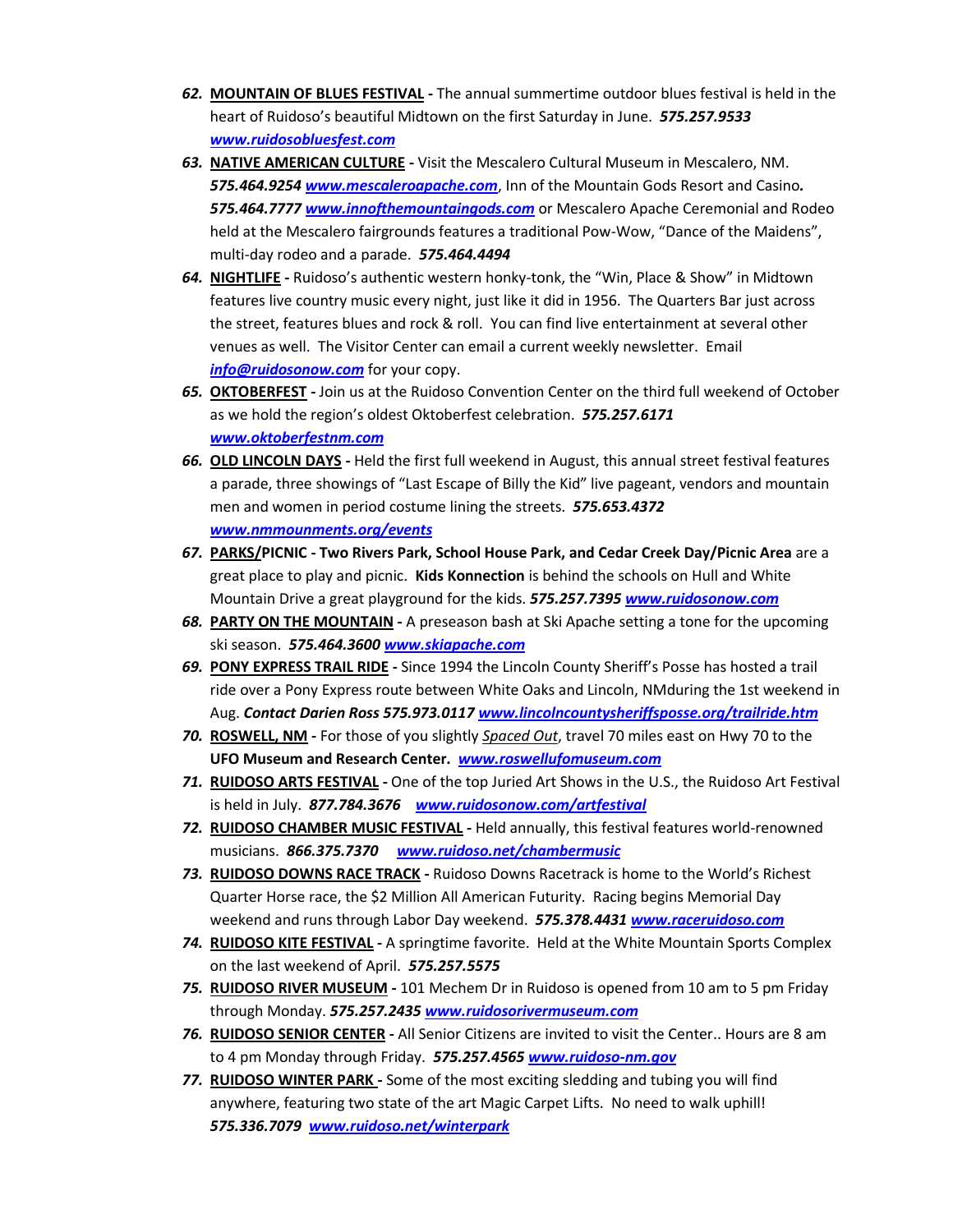- *78.* **SCENIC DRIVES -** *Windy Point:* Take the scenic drive up Ski Run Road on Hwy 532, approximately 9 miles to this scenic lookout. Breathtaking views*. Hondo Valley:* Part of the Billy the Kid Scenic Byway and beautiful foliage in the fall. *Bonito Lake:* Wonderful views and close to hiking. *Camelot Mountain:* On Crown Drive in Ruidoso. Beautiful views of Ruidoso*. Nogal Canyon:* especially scenic during the fall with the beautiful foliage.
- *79.* **SIERRA CINEMA -** With its 3 movie screens the movie theater located at 721 Mechem Dr., offers the latest releases for your enjoyment*. 575.257.9444 [www.allentheaters.com.](http://www.allentheaters.com/)*
- *80.* **SKATEBOARD -** *Crown of the Downs***:** Ruidoso Downs Skateboard Park, located at All-American Park on Hwy 70 W. *575.378.6162. North Park***:** Ruidoso's only skateboard park has ramps & lighting for evening enjoyment. Parks & Recreation *575.257.5030 [www.ruidoso-nm.gov](http://www.ruidoso-nm.gov/)*
- *81.* **SKI APACHE -** Southern New Mexico's premier ski and snowboard resort. *575.464.3600 [www.skiapache.com](http://www.skiapache.com/)*
- *82.* **SKI RUN ROAD CHALLENGE -** Sanctioned by USATF, this is a 20K uphill run on a paved road toward Ski Apache. The third Sat. in Oct. Call *575.257.9507 [www.skirunroadchallenge.com](http://www.skirunroadchallenge.com/)*
- *83.* **SLEIGH RIDES -** Come and enjoy the Christmas lights of the historic Upper Canyon by taking an evening ride in an antique bobsled. For reservations call *575.257.2241*
- *84.* **SMOKEY BEAR DAYS -** On the first Fri., Sat. and Sun. in May each year, The event includes a parade, car show, food vendors, arts and crafts, a street dance and more. *575.354.2273 [www.villageofcapitan.com](http://www.villageofcapitan.com/)*
- *85.* **SMOKEY BEAR HISTORICAL PARK AND MUSEUM -** Houses exhibits on the history of the fire prevention program, black bears, and forest health. It is also the permanent resting place for Smokey Bear. *575.354.2728 [www.smokeybearpark.com](http://www.smokeybearpark.com/)*
- *86.* **SMOKEY BEAR STAMPEDE AND RODEO -** The annual Smokey Bear Stampede and Calf-Scramble is an annual 4<sup>th</sup> of July celebration. **575.354.2273** *[www.villageofcapitan.com](http://www.villageofcapitan.com/)*
- *87.* **SPENCER THEATER -** This state of the art performing arts theater hosts Broadway shows, dance troupes and music from around the world. Free tours every Tuesday and Thursday at 10am. *888.818.7872 [www.spencertheater.com](http://www.spencertheater.com/)*
- *88.* **SWIMMING POOL -** This beautiful and refreshing public pool is open 7 days a week, Memorial Day through August. Info: Parks and Recreation *575.257.5030 [www.ruidoso-nm/gov](http://www.ruidoso-nm/gov)*
- *89.* **TENNIS -** Ruidoso has tennis courts that are open to the public in two different areas*; School House Park* on Sudderth and the courts located at the *White Mountain Sports Complex*. Info Parks and Recreation at *575.257.5030 [www.ruidoso-nm/gov](http://www.ruidoso-nm/gov)*
- *90.* **THE LINKS AT SIERRA BLANCA -** The Links is a world class, 18-hole course. The Scottish style course was designed by PGA Senior Pro, Jim Colbert, and is consistently ranked among the best courses in New Mexico by Golf Digest magazine. Open year-round. *575.258.5330 [www.thelinksatsierrablanca.com](http://www.thelinksatsierrablanca.com/)*
- *91.* **THREE RIVERS PETROGLYPH SITE and PICNIC AREA -** Managed by the Bureau of Land Management and is open to the public year round. The site offers Shelters, tables, barbecue grills and trash cans. Restrooms and water. RV with power and water, hiking trails*. 575.585.3457 [http://www.blm.gov/nm/st/en/prog/recreation/las\\_cruces/three\\_rivers.html](http://www.blm.gov/nm/st/en/prog/recreation/las_cruces/three_rivers.html)*
- *92.* **TOUR DE RUIDOSO -** A challenging high altitude bicycle race. Held on the last Saturday in September*. 575.336.1151 [www.bicycleruidoso.com](http://www.bicycleruidoso.com/)*
- *93.* **TORCH LIGHT PARADE -** Come watch as our skiers float down the mountain in our annual torchlight parade! Fireworks and fun for the whole family. *575.464.3600*